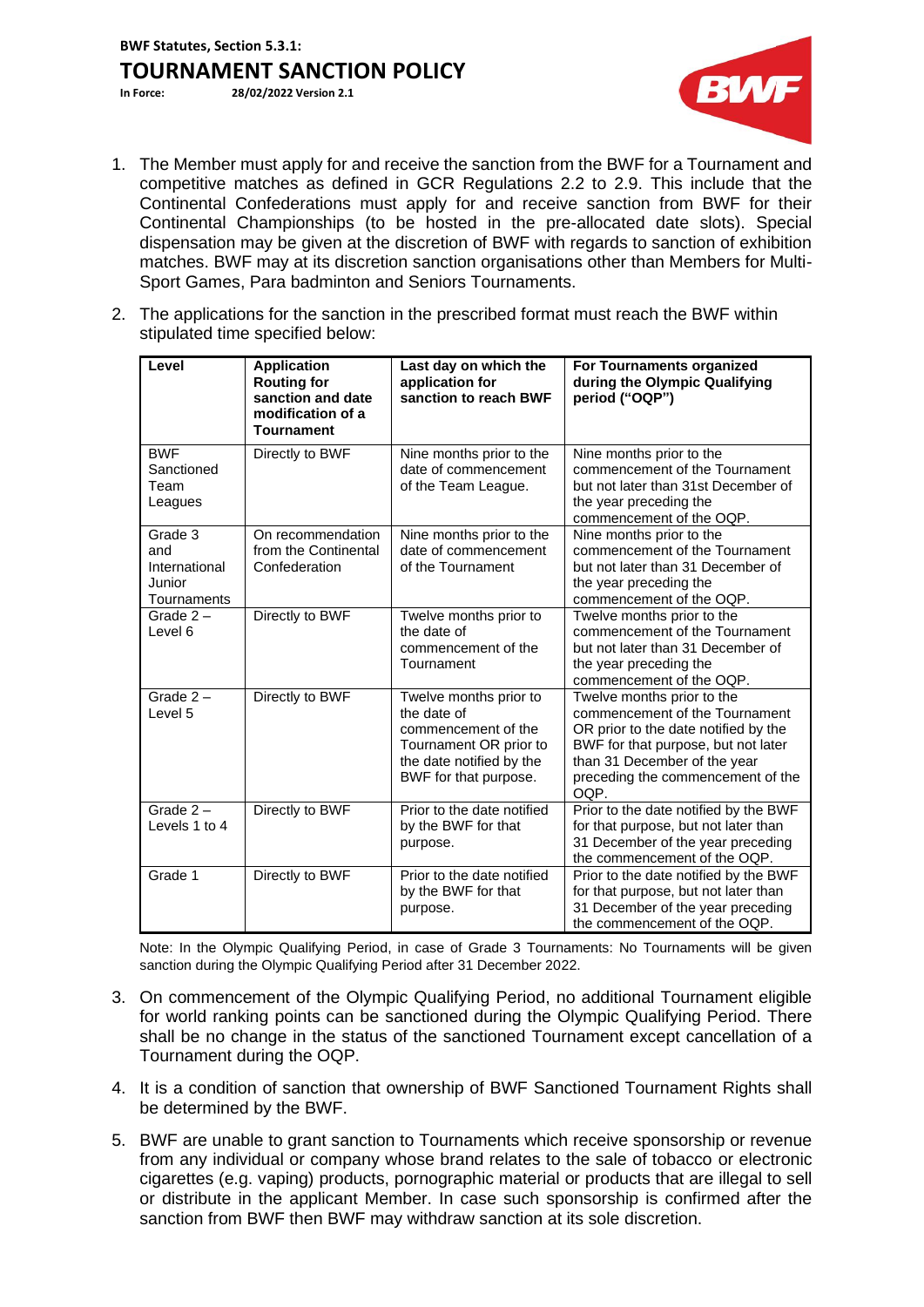- 6. The BWF has power to refuse sanction of a proposed Tournament or Event. If sanction is refused, the reason shall be notified to the Member Association applying. The BWF shall also have the power to remove sanction, subsequent to the granting of sanction, if in the opinion of BWF continuing to hold the Tournament would constitute a failure of care by BWF and put players' lives potentially at risk, or if the Tournament no longer fulfills the criteria for BWF to have granted the sanction.
- 7. The use of the title "World" and "BWF" in connection with a badminton Tournament shall be subject to the BWF approval.
- 8. The use of the title "BWF World Tour" in connection with one or more Tournaments, as well as individual Tournament names, shall be subject to the BWF approval. Such Tournaments shall then be organized in accordance with the regulations for the BWF World Tour as applicable.
- 9. Unless otherwise approved by BWF, the use of the title "OPEN" is only allowed for the highest-level Tournament offered to participants from one Member. For example, the highest Grade/Level Tournament – Malaysian Open part of the BWF World Tour would be entitled to use the title 'Open' as the highest level sanctioned Tournament in Malaysia. Other Tournaments held in the Member would take a different title such as 'MASTERS'. For example, the second highest Grade/Level Tournament in Malaysia could take the title 'Malaysian Masters part of the BWF World Tour.
- 10. A calendar shall be published on the BWF Website, and shall contain the names, dates and level of all BWF Sanctioned Tournaments.
- 11. BWF Sanctioned Tournaments under GCR Regulations 2.2 to 2.7 will be displayed on the BWF official Tournament calendar on the BWF website. The name will be displayed with the full Tournament name with a maximum of two sponsors as follows:
	- One title sponsor and no "presented by" sponsor (e.g. "DANISA Denmark Open 2019");
	- No title sponsor and one "presented by" sponsor (e.g. "Denmark Open 2019 presented by VICTOR");
	- One title sponsor and one "presented by" sponsor (e.g. "DANISA Denmark Open 2019 presented by VICTOR"); or
	- Two title sponsors and no "presented by" sponsor (e.g. DAIHATSU YONEX Japan Open 2019").

While more than two sponsors (e.g. "DAIHATSU YONEX Japan Open 2019 presented by SONY") is allowed in the tournament prospectus and other host Member promotional materials, it would not be published on BWF websites and other mediums and graphics.

- 12. Where a change of date is requested, the BWF will only exercise this power following full consultation with each Member with already sanctioned Tournaments which are directly concerned and only in accordance with the principles of sanction, so there will be no conflict with other sanctioned Tournaments.
- 13. Application for sanction for new Tournaments with less than the required notice in clause 2 will not be considered except in special circumstances as decided by BWF.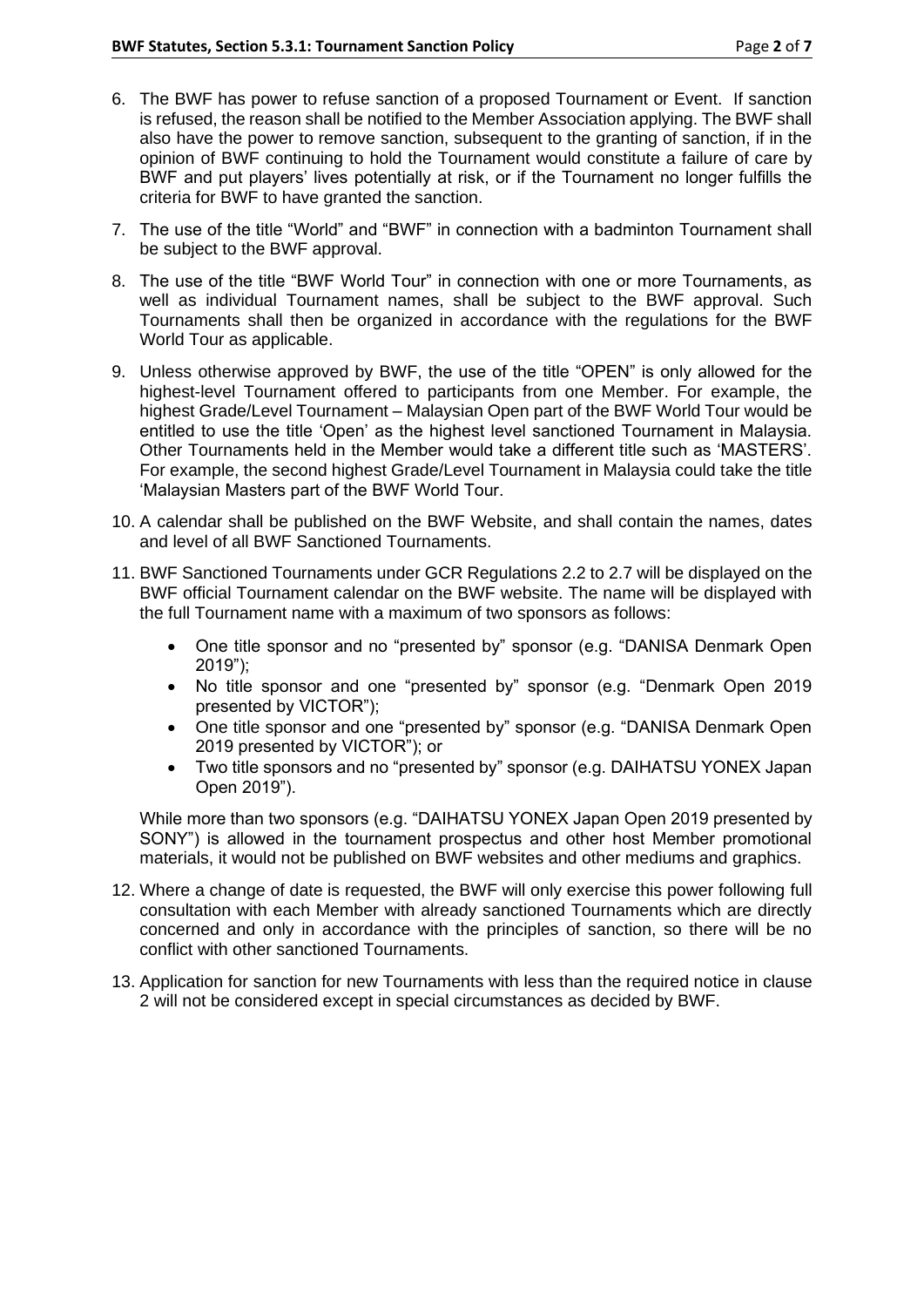14. No Member shall be able to have more than 4 international Tournaments sanctioned as defined in GCR Regulations 2.3 and 2.4 and according to the following limits of Tournaments during a calendar year:

| Grade 2                                                     | Grade 2                   |                                  | Grade 3           |               |                |                |
|-------------------------------------------------------------|---------------------------|----------------------------------|-------------------|---------------|----------------|----------------|
| Level <sub>2</sub>                                          | Level 4                   | Level 5                          | Level 6           | International | International  | <b>Futures</b> |
| and                                                         |                           |                                  |                   | Challenge     | Series         | Series         |
| Level 3                                                     |                           |                                  |                   |               |                |                |
| 1                                                           | $\mathbf{1}$              | $\mathbf{1}$                     |                   | $\mathbf{1}$  |                |                |
| $\mathbf{1}$                                                | $\mathbf{1}$              | $\mathbf{1}$                     |                   |               | $\mathbf{1}$   |                |
| $\mathbf{1}$                                                | $\mathbf{1}$              | $\mathbf{1}$                     |                   |               |                | $\mathbf{1}$   |
| 1                                                           | $\mathbf{1}$              |                                  | $\mathbf{1}$      | $\mathbf{1}$  |                |                |
| $\mathbf{1}$                                                | $\mathbf{1}$              |                                  | $\mathbf{1}$      |               | $\overline{1}$ |                |
| 1                                                           | $\mathbf{1}$              |                                  | $\mathbf{1}$      |               |                | $\mathbf{1}$   |
| $\mathbf{1}$                                                |                           | $\mathbf{1}$                     | $\mathbf{1}$      | $\mathbf{1}$  |                |                |
| $\mathbf{1}$                                                |                           | 1                                | 1                 |               | $\mathbf{1}$   |                |
| $\mathbf{1}$                                                |                           | 1                                | $\mathbf{1}$      |               |                | $\mathbf{1}$   |
|                                                             | $\mathbf{1}$              | 1                                | 1                 | 1             |                |                |
|                                                             | $\mathbf{1}$              | 1                                | 1                 |               | $\mathbf{1}$   |                |
|                                                             | $\mathbf{1}$              | $\mathbf{1}$                     | $\mathbf{1}$      |               |                | $\mathbf{1}$   |
| 1                                                           | $\overline{c}$            |                                  |                   | 1             |                |                |
| $\overline{1}$                                              | $\overline{2}$            |                                  |                   |               | $\mathbf{1}$   |                |
| 1                                                           | $\overline{2}$            |                                  |                   |               |                | $\mathbf{1}$   |
|                                                             | $\overline{2}$            | 1                                |                   | $\mathbf{1}$  |                |                |
|                                                             | $\overline{2}$            | $\overline{1}$                   |                   |               | $\mathbf{1}$   |                |
|                                                             | $\overline{2}$            | $\mathbf{1}$                     |                   |               |                | $\mathbf{1}$   |
|                                                             | $\overline{2}$            |                                  | $\mathbf{1}$      | 1             |                |                |
|                                                             | $\overline{2}$            |                                  | 1                 |               | $\mathbf{1}$   |                |
|                                                             | $\overline{2}$            |                                  | $\mathbf{1}$      |               |                | $\mathbf{1}$   |
| 1                                                           |                           | $\overline{2}$                   |                   | $\mathbf{1}$  |                |                |
| 1                                                           |                           | $\overline{2}$                   |                   |               | $\mathbf{1}$   |                |
| 1                                                           |                           | $\overline{2}$                   |                   |               |                | $\overline{1}$ |
|                                                             | $\mathbf{1}$              | $\overline{c}$                   |                   | $\mathbf{1}$  |                |                |
|                                                             | $\mathbf{1}$              | $\overline{2}$                   |                   |               | $\mathbf{1}$   |                |
|                                                             | 1                         | $\overline{2}$                   |                   |               |                | 1              |
|                                                             |                           | $\overline{c}$                   | 1                 | 1             |                |                |
|                                                             |                           | $\overline{2}$<br>$\overline{2}$ | 1<br>$\mathbf{1}$ |               | $\mathbf{1}$   | $\mathbf{1}$   |
| $\overline{c}$                                              | $\mathbf{1}$              |                                  |                   | 1             |                |                |
| $\overline{2}$                                              |                           | $\mathbf{1}$                     |                   | 1             |                |                |
| $\overline{2}$                                              |                           |                                  | 1                 | 1             |                |                |
| $\overline{\mathbf{c}}$                                     | 1                         |                                  |                   |               | Ί              |                |
| $\overline{2}$                                              |                           | $\mathbf{1}$                     |                   |               | $\overline{1}$ |                |
| $\overline{2}$                                              |                           |                                  | $\mathbf{1}$      |               | $\overline{1}$ |                |
| $\overline{2}$                                              | $\mathbf{1}$              |                                  |                   |               |                | $\mathbf{1}$   |
| $\overline{2}$                                              |                           | $\mathbf{1}$                     |                   |               |                | $\mathbf{1}$   |
| $\mathbf 2$                                                 |                           |                                  | $\mathbf{1}$      |               |                | $\mathbf{1}$   |
| $\overline{2}$                                              |                           |                                  |                   | $\mathbf{1}$  | $\overline{1}$ |                |
| $\overline{2}$                                              |                           |                                  |                   | $\mathbf{1}$  |                | $\mathbf{1}$   |
| $\overline{2}$                                              |                           |                                  |                   |               | $\overline{1}$ | $\overline{1}$ |
| Any two Grade 2 in different levels (except                 |                           |                                  | $\mathbf{1}$      | $\mathbf{1}$  |                |                |
| two Level 4 or 5 allowed)                                   |                           |                                  |                   |               |                |                |
| Any two Grade 2 in different levels (except                 |                           |                                  | $\mathbf{1}$      |               | $\mathbf{1}$   |                |
| two Level 4 or 5 allowed)                                   |                           |                                  |                   |               |                |                |
| Any two Grade 2 in different levels (except<br>$\mathbf{1}$ |                           |                                  |                   | $\mathbf{1}$  |                |                |
|                                                             | two Level 4 or 5 allowed) |                                  |                   |               |                |                |
| Any one Grade 2                                             |                           |                                  | $\mathbf{1}$      | $\mathbf{1}$  | $\mathbf{1}$   |                |

However, the BWF reserves the right to accept additional Tournaments under special circumstances.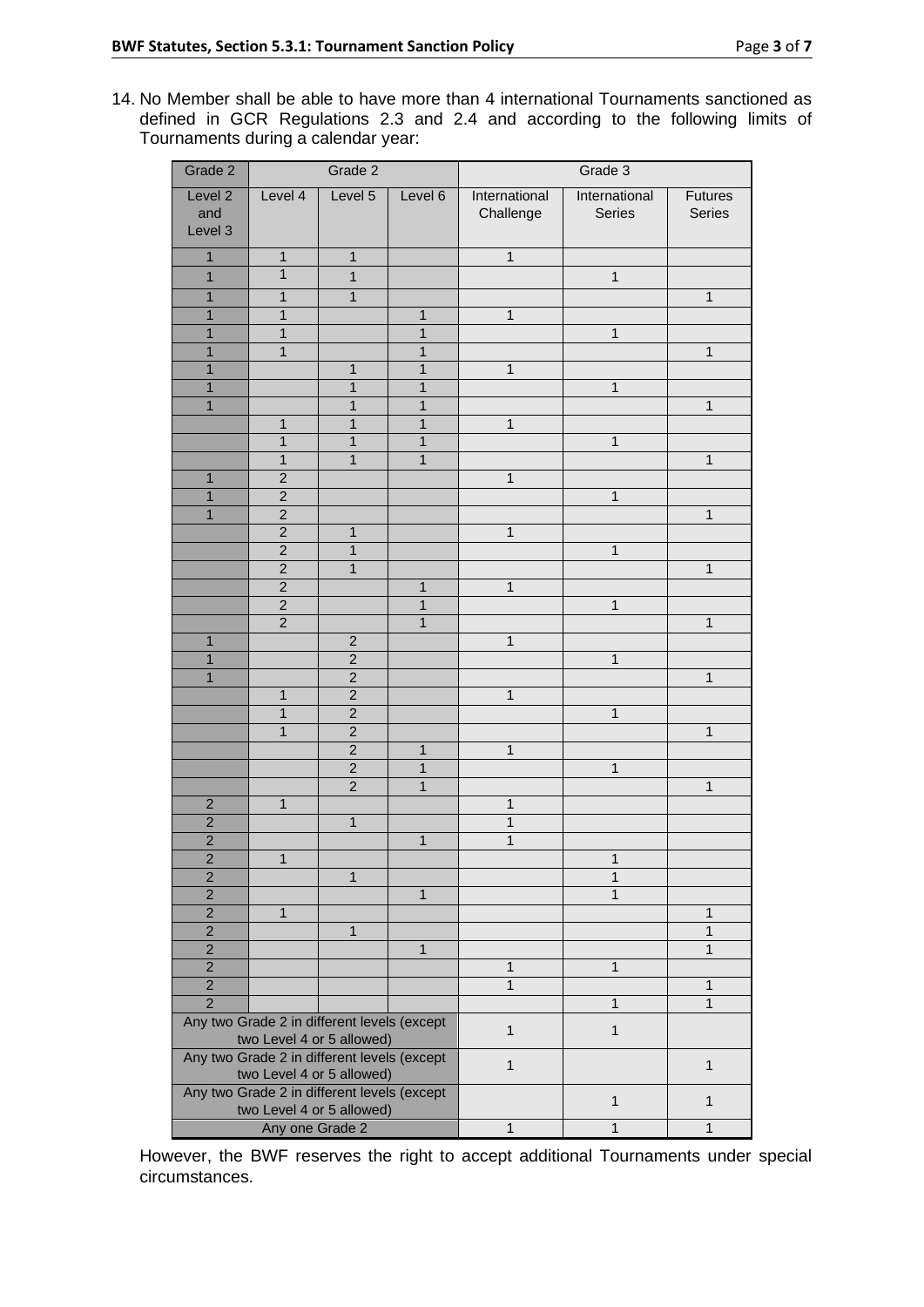## **15. Responsible for sanction:**

| Grade              | Grade 1    | Grade 2    | Grade 3                                           |  |
|--------------------|------------|------------|---------------------------------------------------|--|
| Level              | N/A        | Level 1-6  | International Challenge, International Series and |  |
|                    |            |            | <b>Futures Series</b>                             |  |
| <b>Sanction by</b> | <b>BWF</b> | <b>BWF</b> | BWF on Recommendation of respective               |  |
|                    |            |            | <b>Continental Confederation</b>                  |  |

- 16. The CC shall have their own principles for recommendation for sanction of Grade 3 Tournaments.
- 17. The CC Championships dates shall be sanctioned by BWF on recommendation of the CC.

## **Basic Hierarchical Structure of Tournaments:**

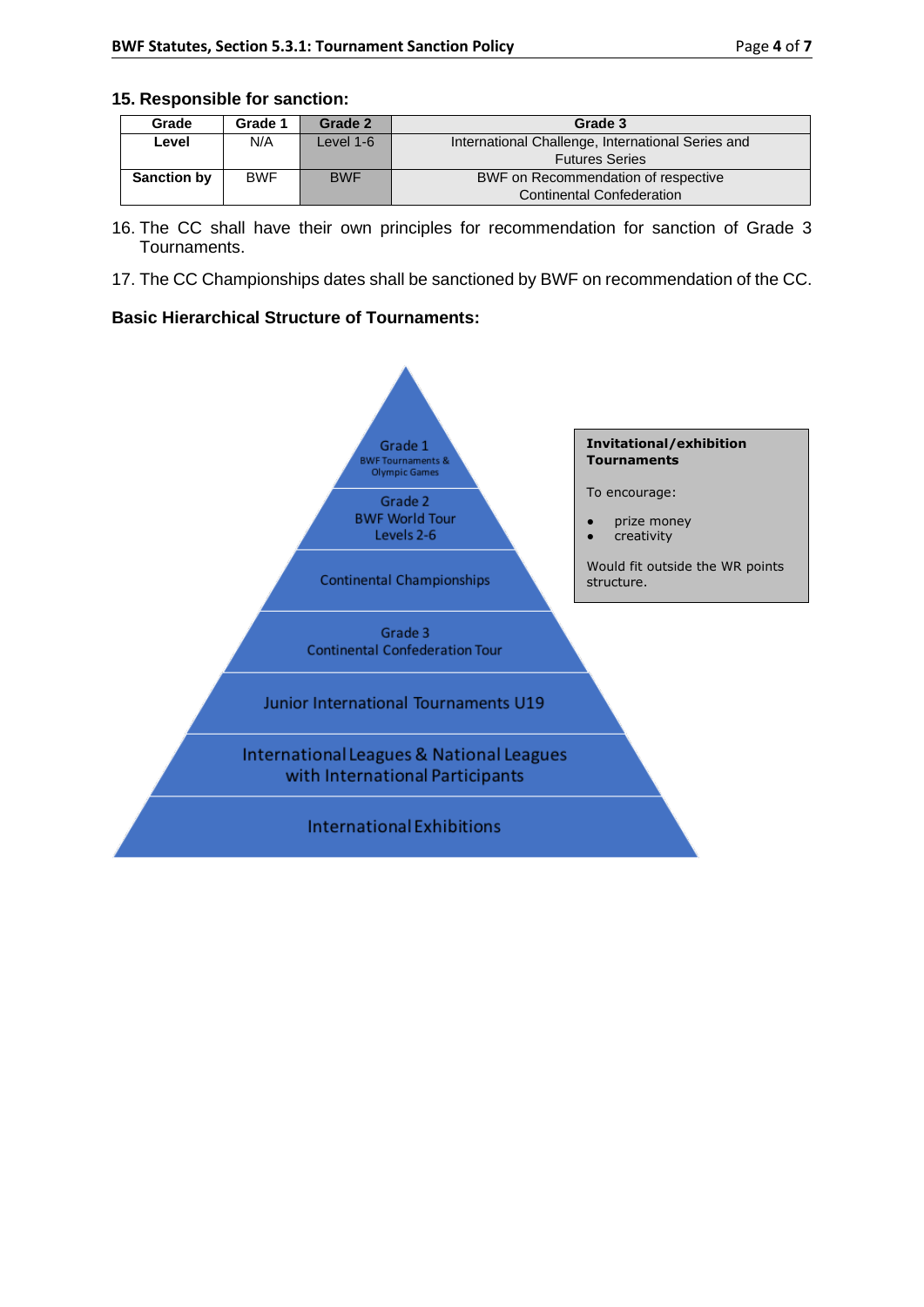## **18. Prize Money Levels**

| <b>Tournament</b>                               | <b>Prize Money</b>                            |
|-------------------------------------------------|-----------------------------------------------|
| <b>Grade 1</b> – World Men's & Women's Team     |                                               |
| Championships, World Team Championships, World  | Determined by BWF                             |
| Championships, World Junior Team Championships, |                                               |
| World Junior Championships, World Senior        |                                               |
| Championships                                   |                                               |
| Grade 2 - BWF World Tour Finals, Level 1        | Minimum USD 1.500,000                         |
| Grade $2 -$ Level 2                             | Minimum USD 850,000 - January 2022            |
|                                                 | Minimum USD 990,000 0 - February 2022 onwards |
| Grade $2 -$ Level 3                             | Minimum USD 600,000 - January 2022            |
|                                                 | Minimum USD 675,000 0 - February 2022 onwards |
| Grade $2 -$ Level 4                             | Minimum USD 320,000 - January 2022            |
|                                                 | Minimum USD 360,000 0 - February 2022 onwards |
| Grade $2 -$ Level 5                             | Minimum USD 140,000 - January 2022            |
|                                                 | Minimum USD 180,000 0 - February 2022 onwards |
| Grade $2 -$ Level 6                             | Minimum USD 75,000 - January 2022             |
|                                                 | Minimum USD 90,000 0 - February 2022 onwards  |
| <b>Grade 3 International Challenge</b>          | Minimum USD 15,000 in 2022                    |
| <b>Grade 3 International Series</b>             | Minimum USD 5,000 in 2022                     |
| <b>Grade 3 Future Series</b>                    | Less than USD 5,000 in 2022                   |

## **19. Principles of Sanctioning**

The following principles will be used when sanctioning Tournaments defined in GCR, Regulations 2.2, 2.6 and 2.8:

| <b>Tournament</b> | <b>Principle</b>                                                                                                                                                                                                                                                                                                                                                                                                                                                                                                                                                                                                                                                                                                                                                                                                                                                                                                                                        |
|-------------------|---------------------------------------------------------------------------------------------------------------------------------------------------------------------------------------------------------------------------------------------------------------------------------------------------------------------------------------------------------------------------------------------------------------------------------------------------------------------------------------------------------------------------------------------------------------------------------------------------------------------------------------------------------------------------------------------------------------------------------------------------------------------------------------------------------------------------------------------------------------------------------------------------------------------------------------------------------|
|                   | BWF will make best endeavors for Tournaments to be sanctioned on the same<br>$\bullet$<br>dates each year, provided there are no clashes with big multi sports games<br>and except in years (4-year cycle) with restructuring of the whole calendar                                                                                                                                                                                                                                                                                                                                                                                                                                                                                                                                                                                                                                                                                                     |
|                   | Priority is given to higher grade/level Tournaments.<br>$\bullet$                                                                                                                                                                                                                                                                                                                                                                                                                                                                                                                                                                                                                                                                                                                                                                                                                                                                                       |
|                   | The Tournament must be organised within the geographical territory of the<br>$\bullet$<br>applicant Member applying for sanction.                                                                                                                                                                                                                                                                                                                                                                                                                                                                                                                                                                                                                                                                                                                                                                                                                       |
| <b>General</b>    | The continental championships must be conducted in the weeks specifically<br>$\bullet$<br>reserved for that purpose in the BWF Calendar. Under special circumstances<br>BWF may provide dispensation to sanction on alternative dates but these shall<br>not clash with the dates of Grade 1 and 2 Tournaments in any continent. Such<br>dispensation can, however, not be given repeatedly each year and any<br>alternative date must comply with other sanction principles. Each Continental<br>Confederation can host one individual championship, one mixed team<br>championship, and one men's and women's team championship per year,<br>however, these championships must be conducted in the weeks specifically<br>reserved for that purpose in the BWF Calendar. More than one Continental<br>Championships can be held in the same week. All three of these Continental<br>Championships are eligible for world ranking points.               |
|                   | Grade 2 and 3 Tournaments must start and finish in the same Calendar Week<br>$\bullet$<br>(Monday to Sunday) and should preferably not be use both Monday and<br>Sunday in the same week (for Continental Championships unless more than<br>one Continental Championships is held in the same week).                                                                                                                                                                                                                                                                                                                                                                                                                                                                                                                                                                                                                                                    |
|                   | In connection with Multi-Sport Games with badminton on the program, the<br>Member in the Multi-Sport Event host country or the Continental<br>Confederation of the Multi-Sport Event host country, are not obligated to seek<br>sanction for such Multi-Sport Games, but must inform BWF of dates when the<br>Member or Continental Confederation becomes aware or are notified by the<br>Multi-sports Event organisation. BWF will, when notified about the date from<br>a Member or Continental Confederation, liaise directly with the Multi-Sport<br>Games organisation to process the sanction. If there are any conflict with any<br>other already sanctioned Tournament, BWF will in dialogue with the Multi-<br>Sport Event organizer seek to make any appropriate adjustments. BWF<br>reserve the right to refuse sanction of a Multi-Sport Games with badminton on<br>the program, whereby Members and players registered with the BWF cannot |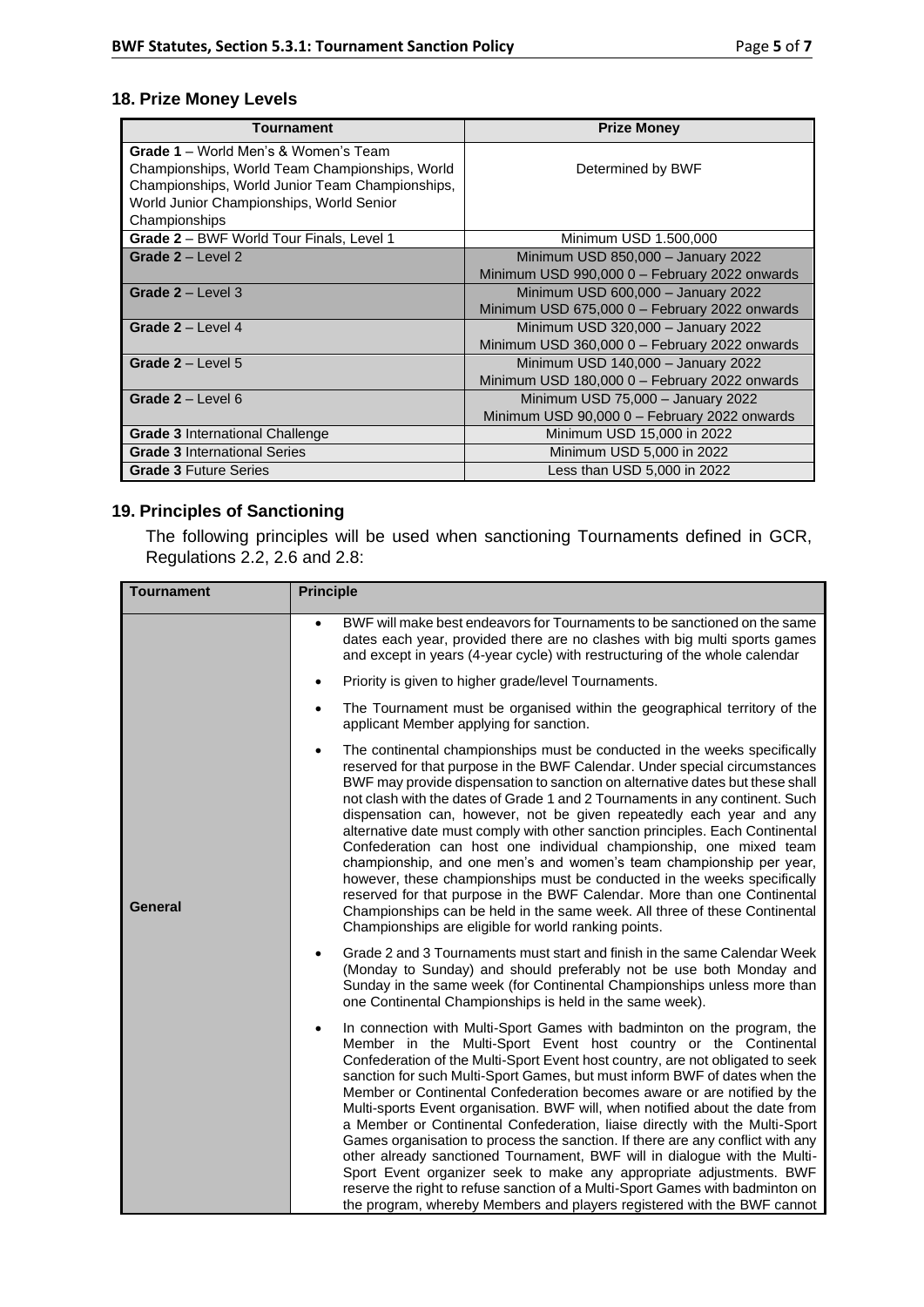|                                                             | participate in such Multi-Sport Games. A Multi-Sport Games organizer can<br>seek sanction directly with the BWF.                                                                                                                                                                                                                                                                                                                                                                 |
|-------------------------------------------------------------|----------------------------------------------------------------------------------------------------------------------------------------------------------------------------------------------------------------------------------------------------------------------------------------------------------------------------------------------------------------------------------------------------------------------------------------------------------------------------------|
| Grade 1 and 2                                               | Ideally, minimum one-week gap before and after a Grade 1 or a run of three<br>$\bullet$<br>Grade 2, Level 1-4 Tournaments.                                                                                                                                                                                                                                                                                                                                                       |
|                                                             | Grade 2, Level 1-5 cannot be sanctioned on the same dates as a Grade 1<br>$\bullet$<br>Tournament.                                                                                                                                                                                                                                                                                                                                                                               |
|                                                             | Level 2-4 Tournaments should aim at having a minimum 2 weeks gap before<br>$\bullet$<br>or after any run of such Tournaments.                                                                                                                                                                                                                                                                                                                                                    |
|                                                             | Level 2-4 Tournaments should ideally pair each other, but there will be<br>$\bullet$<br>occasions where there will be a run of 3 Level 2-4 Tournaments.                                                                                                                                                                                                                                                                                                                          |
|                                                             | Level 5 Tournaments should ideally be sanctioned on dates just before or<br>$\bullet$<br>after Level 2-4 Tournaments in the same continent.                                                                                                                                                                                                                                                                                                                                      |
|                                                             | Level 1-5 Tournaments cannot be sanctioned on the same dates.                                                                                                                                                                                                                                                                                                                                                                                                                    |
| Grade 2                                                     | Level 6 Tournaments cannot be sanctioned on the same dates as Grade 2,<br>Level 5 Tournaments if in the same continent, but can be sanctioned on the<br>same dates as Level 1-4 Tournaments.                                                                                                                                                                                                                                                                                     |
|                                                             | Level 2-6 Tournaments should preferably not be sanctioned as a stand-alone<br>$\bullet$<br>Tournament.                                                                                                                                                                                                                                                                                                                                                                           |
|                                                             | Level 6 Tournaments can be sanctioned on the same dates if Tournaments<br>$\bullet$<br>are in different continents.                                                                                                                                                                                                                                                                                                                                                              |
|                                                             | Level 6 Tournaments can in special circumstances be sanctioned on the same<br>dates as Level 1-3 Tournaments even if in the same Continent.                                                                                                                                                                                                                                                                                                                                      |
|                                                             | Grade 2, Level 6 Tournaments cannot be sanctioned on the same dates in<br>$\bullet$<br>the same continent as Grade 3, International Challenge Tournaments.                                                                                                                                                                                                                                                                                                                       |
| Grade 2 and 3                                               | Other than above a Tournament in Grade 2 and a Tournament in Grade 3 can<br>$\bullet$<br>be sanctioned on the same dates.                                                                                                                                                                                                                                                                                                                                                        |
|                                                             | Should try to avoid Tournaments standing alone in continental block.<br>$\bullet$                                                                                                                                                                                                                                                                                                                                                                                                |
| Grade 3                                                     | International Challenge Tournaments cannot be sanctioned on dates with CC<br>$\bullet$<br>Championships pre-allocated dates and Grade 1 Team Championships<br>(except World Junior Team Championships).                                                                                                                                                                                                                                                                          |
|                                                             | Grade 3 Tournaments can be sanctioned on the same dates as Grade 2<br>Tournaments.                                                                                                                                                                                                                                                                                                                                                                                               |
| <b>Invitational and</b><br>exhibition<br><b>Tournaments</b> | Cannot be sanctioned on the same dates, or dates just prior to or after any<br>Grade 1 or 2 Tournament unless the exhibition Tournament can be seen as<br>complimentary to another sanctioned Tournament as a promotional activity<br>and at the same time does not negatively interfere with other sanctioned<br>Tournaments at Grade 1 or 2. This judgment will be made at the sole<br>discretion of the BWF. At the discretion of BWF special dispensation may be<br>granted. |

- **20. Principles for Sanction of "BWF Sanctioned International Leagues" ("International Team Leagues" and "National Leagues with International participants", GCR Regulation 2.9)**
- 1) BWF sanction of BWF Sanctioned International Leagues is mandatory to ensure proper coordination of the International Tournament Calendar.
- 2) BWF will not provide protection of dates for any "National Leagues with International participation".
- 3) International Team Leagues cannot be hosted in a way that will provide conflicting overlapping dates with Grade 1 and 2 Tournaments (except Grade 2, Level 6) Tournaments unless explicitly approved by BWF.
- 4) Sanction of any "BWF Sanctioned International League" is conditioned on the league organizer to accept the "BWF Sanctioned League Coordination Conditions" to avoid overlapping dates with defined Tournament dates and to avoid that Mandatory Player Participation rules are compromised. BWF Sanctioned Leagues Coordination Conditions include, but not limited to: